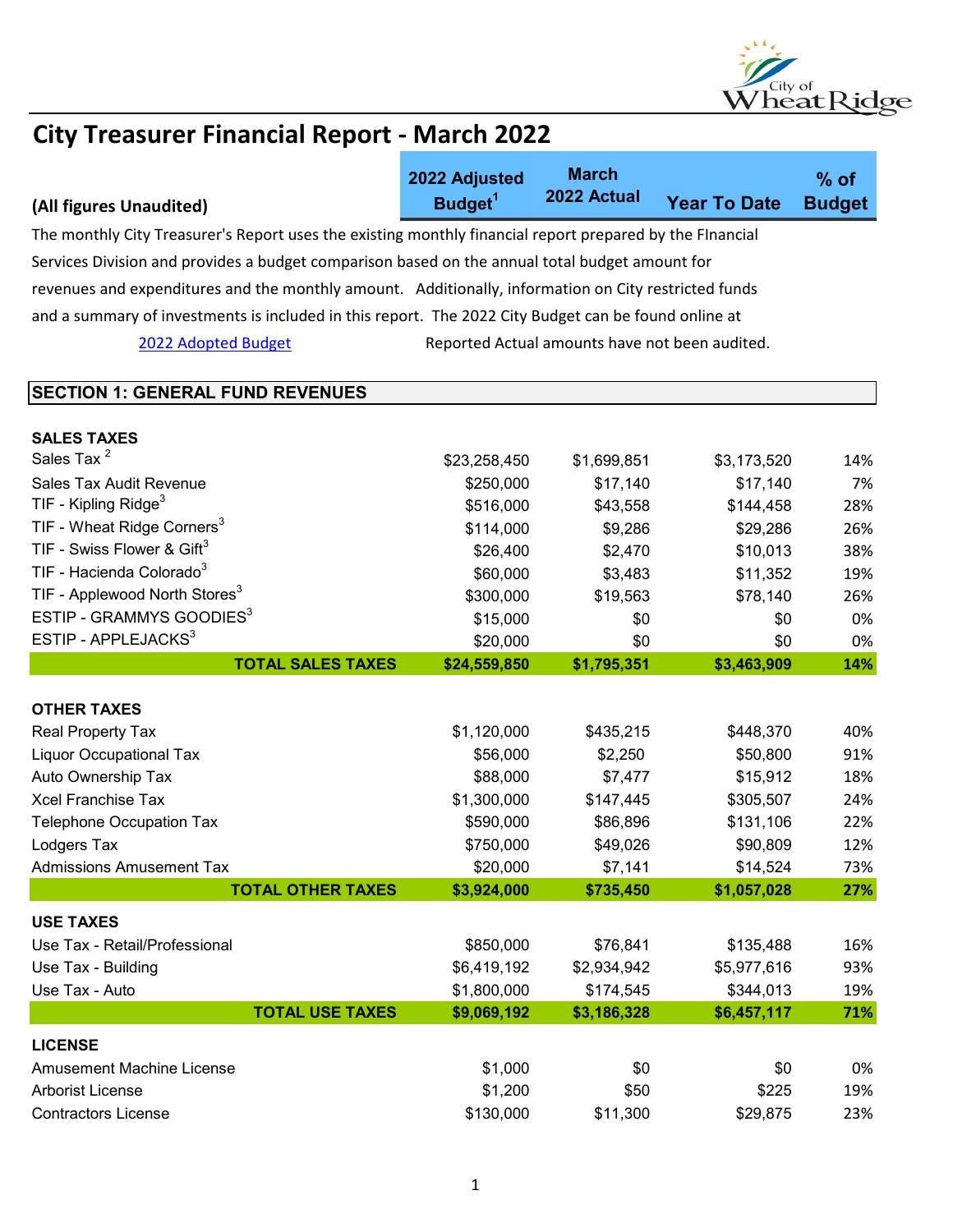

|                                     | 2022 Adjusted       | <b>March</b> |                     | $%$ of        |
|-------------------------------------|---------------------|--------------|---------------------|---------------|
| (All figures Unaudited)             | Budget <sup>1</sup> | 2022 Actual  | <b>Year To Date</b> | <b>Budget</b> |
| Liquor License Fee                  | \$17,000            | \$1,170      | \$3,158             | 19%           |
| Short-term Rental License Fee       | \$18,000            | \$2,000      | \$3,800             | 0%            |
| <b>Building Permits</b>             | \$2,102,760         | \$718,782    | \$1,506,179         | 72%           |
| <b>Street Cut Permits</b>           | \$250,000           | \$9,589      | \$45,786            | 18%           |
| <b>Cable TV Permits</b>             | \$350,000           | \$0          | \$0                 | 0%            |
| Pawn Shop License Fees              | \$10,000            | \$0          | \$0                 | 0%            |
| <b>Business License Fees</b>        | \$160,000           | \$8,763      | \$76,713            | 48%           |
| Tobacco and Vaping License Fee      | \$600               | \$0          | \$300               | 0%            |
| <b>TOTAL LICENSE</b>                | \$3,040,560         | \$751,654    | \$1,666,036         | 55%           |
| <b>INTERGOVERNMENTAL</b>            |                     |              |                     |               |
| Cigarette Tax                       | \$70,000            | \$11,514     | \$22,478            | 32%           |
| <b>County Road and Bridge</b>       | \$330,000           | \$0          | \$0                 | 0%            |
| Arvada Ridge Redevelopment          | \$100,000           | \$0          | \$100,000           | 100%          |
| <b>Highway Users Tax</b>            | \$1,000,000         | \$52,720     | \$132,171           | 13%           |
| Motor Vehicle Registration          | \$120,000           | \$9,881      | \$26,510            | 22%           |
| Police - CATPA Auto Theft Grant     | \$88,000            | \$0          | \$0                 | 0%            |
| Police - Seat Belt Safety Grant     | \$3,000             | \$0          | \$0                 | 0%            |
| Police - Drug Overtime Grant        | \$15,000            | \$0          | \$0                 | 0%            |
| Police - Ballistic Vest Grant       | \$10,000            | \$0          | \$0                 | 0%            |
| Police - HVIDE                      | \$15,000            | \$0          | \$0                 | 0%            |
| PD Post Grant                       | \$3,200             | \$0          | \$0                 | 0%            |
| <b>Court Defense Counsel Grant</b>  | \$12,000            | \$0          | \$0                 | 0%            |
| Police - Coronavirus Grant          | \$21,637            | \$0          | \$0                 | 0%            |
| Homeless Navigator IGA              | \$8,000             | \$0          | \$0                 | 0%            |
| Sustainable Program Grants          | \$0                 | \$0          | \$11,928            | 0%            |
| Police - Pedestrian Safety Grant    | \$12,500            | \$1,135      | \$1,135             | 9%            |
| Police - Fatality Reduction Grant   | \$9,679             | \$0          | \$0                 | 0%            |
| <b>TOTAL INTERGOVERNMENTAL</b>      | \$1,818,016         | \$75,250     | \$294,222           | 16%           |
| <b>SERVICES</b>                     |                     |              |                     |               |
| <b>Zoning Applications</b>          | \$40,000            | \$3,536      | \$9,518             | 24%           |
| <b>Planning Reimbursement Fees</b>  | \$2,000             | \$0          | \$0                 | 0%            |
| <b>Engineering Fees</b>             | \$60,000            | \$900        | \$3,450             | 6%            |
| Misc. Zoning Fees                   | \$2,000             | \$25         | \$385               | 19%           |
| <b>Plan Review Fees</b>             | \$986,794           | \$155,672    | \$231,326           | 23%           |
| <b>Pavilion/Park Rental Revenue</b> | \$30,000            | \$5,357      | \$9,245             | 31%           |
| <b>Athletics Revenue</b>            | \$110,897           | \$3,416      | \$21,964            | 20%           |
| <b>Active Adult Center Revenue</b>  | \$177,625           | \$15,767     | \$39,624            | 22%           |
| <b>Parks Historic Facilities</b>    | \$20,000            | \$0          | \$6,217             | 31%           |
| Gen. Prog. Revenue                  | \$180,056           | \$78,109     | \$92,859            | 52%           |
| <b>Anderson Building Revenue</b>    | \$15,000            | \$2,353      | \$6,022             | 40%           |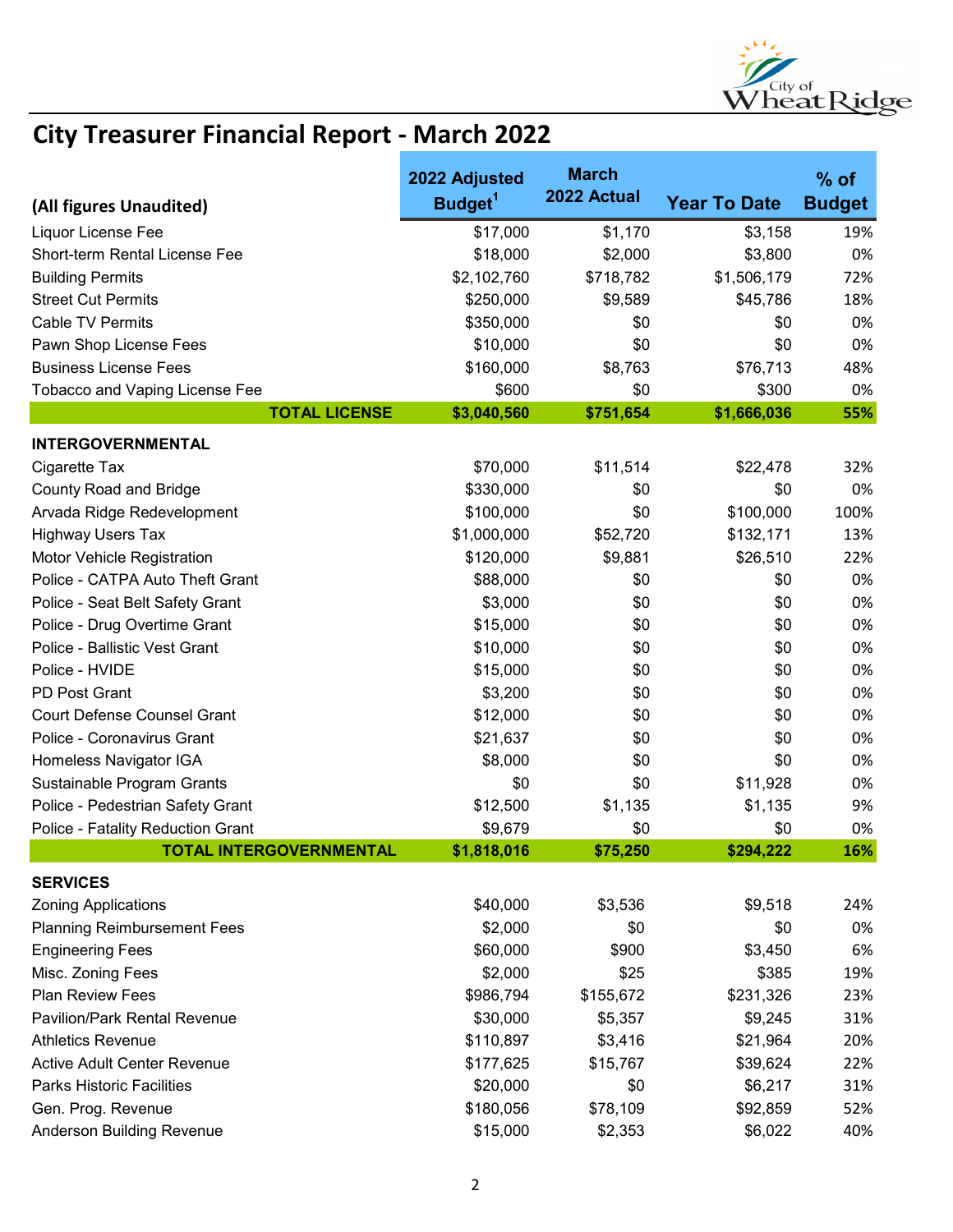

|                                     | 2022 Adjusted       | <b>March</b> |                     | $%$ of        |
|-------------------------------------|---------------------|--------------|---------------------|---------------|
| (All figures Unaudited)             | Budget <sup>1</sup> | 2022 Actual  | <b>Year To Date</b> | <b>Budget</b> |
| <b>Outdoor Swimming Fees</b>        | \$134,000           | \$0          | \$0                 | 0%            |
| Retail Marijuana Fees               | \$370,000           | \$27,466     | \$67,145            | 18%           |
| Police Report Fees                  | \$15,137            | \$890        | \$5,605             | 37%           |
| Pawn Shop Ticket Fees               | \$12,000            | \$1,619      | \$1,619             | 13%           |
| Sex Offender Registration           | \$4,866             | \$305        | \$850               | 17%           |
| <b>Police Drug Destruction Fees</b> | \$10                | \$0          | \$10                | 100%          |
| Police Fees - MISC                  | \$1,800             | \$0          | \$50                | 3%            |
| Police Duty Reimbursement           | \$146,000           | \$11,395     | \$11,595            | 8%            |
| <b>Facilities Fees</b>              | \$1,833,500         | \$145,411    | \$382,098           | 21%           |
| <b>Aquatics Fees</b>                | \$86,000            | \$985        | \$19,096            | 22%           |
| <b>Fitness Fees</b>                 | \$234,560           | \$9,283      | \$30,330            | 13%           |
| <b>TOTAL SERVICES</b>               | \$4,462,245         | \$462,489    | \$939,008           | 21%           |
| <b>FINES &amp; FORFEITURES</b>      |                     |              |                     |               |
| <b>Municipal Court Fines</b>        | \$50,000            | \$2,965      | \$6,405             | 13%           |
| <b>Nuisance Violations Fees</b>     | \$39,000            | \$4,443      | \$6,287             | 16%           |
| <b>Handicap Parking Fees</b>        | \$500               | \$0          | \$225               | 45%           |
| Traffic                             | \$200,000           | \$5,909      | \$19,724            | 10%           |
| General                             | \$15,000            | \$1,805      | \$3,495             | 23%           |
| Other                               | \$5,000             | \$0          | \$100               | 2%            |
| Parking                             | \$500               | \$105        | \$295               | 59%           |
| No Proof of Insurance               | \$15,000            | \$1,010      | \$3,550             | 24%           |
| <b>TOTAL FINE &amp; FORFEITURES</b> | \$325,000           | \$16,237     | \$40,081            | 12%           |
|                                     |                     |              |                     |               |
| <b>INTEREST</b>                     |                     |              |                     |               |
| <b>Interest Earnings</b>            | \$21,849            | \$1,304      | \$3,409             | 16%           |
| <b>TOTAL INTEREST</b>               | \$21,849            | \$1,304      | \$3,409             | 16%           |
| <b>OTHER</b>                        |                     |              |                     |               |
| Cable Peg Fees                      | \$35,200            | \$0          | \$0                 | 0%            |
| Xcel Solar Garden Credits           | \$50,000            | \$1,278      | \$3,787             | 8%            |
| Miscellaneous Income                | \$425,000           | \$95,428     | \$126,494           | 30%           |
| Sustainable Neighborhoods           | \$5,000             | \$0          | \$0                 | 0%            |
| <b>City Tree Sale Proceeds</b>      | \$24,600            | \$0          | \$0                 | 0%            |
| American Rescue Plan Act            | \$308,596           | \$0          | \$0                 | 0%            |
| <b>TOTAL OTHER</b>                  | \$848,396           | \$96,706     | \$130,281           | 15%           |
|                                     |                     |              |                     |               |
| <b>Total General Fund</b>           | \$48,069,108        | \$7,120,769  | \$14,051,091        | 29%           |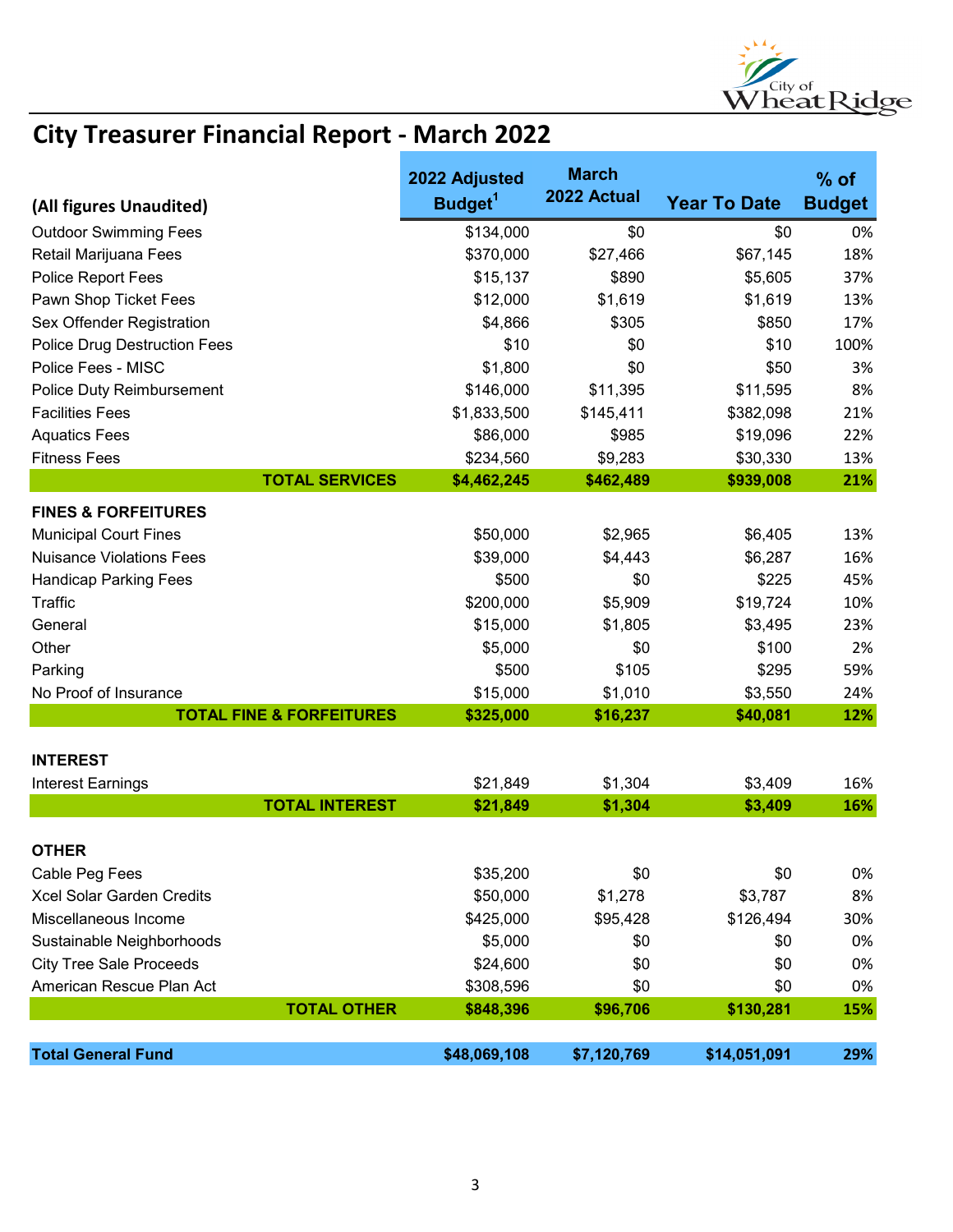

| (All figures Unaudited)                     | 2022 Adjusted<br>Budget <sup>1</sup> | <b>March</b><br>2022 Actual | <b>Year To Date</b> | $%$ of<br><b>Budget</b> |
|---------------------------------------------|--------------------------------------|-----------------------------|---------------------|-------------------------|
|                                             |                                      |                             |                     |                         |
| <b>SECTION 2: GENERAL FUND EXPENDITURES</b> |                                      |                             |                     |                         |
| Legislative                                 |                                      |                             |                     |                         |
| Legislative Services                        | \$524,007                            | \$71,136                    | \$258,013           | 49%                     |
| <b>Total</b>                                | \$524,007                            | \$71,136                    | \$258,013           | 49%                     |
| <b>City Manager's Office</b>                |                                      |                             |                     |                         |
| <b>City Manager</b>                         | \$746,440                            | \$49,468                    | \$132,757           | 18%                     |
| <b>Economic Development</b>                 | \$2,115,076                          | \$98,710                    | \$645,836           | 31%                     |
| <b>Total</b>                                | \$2,861,516                          | \$148,178                   | \$778,593           | 27%                     |
| <b>City Attorney</b>                        |                                      |                             |                     |                         |
| <b>City Attorney</b>                        | \$430,000                            | \$21,304                    | \$56,591            | 13%                     |
| <b>Total</b>                                | \$430,000                            | \$21,304                    | \$56,591            | 13%                     |
| <b>City Clerk's Office</b>                  |                                      |                             |                     |                         |
| <b>City Clerk</b>                           | \$188,499                            | \$9,435                     | \$26,225            | 14%                     |
| <b>Total</b>                                | \$188,499                            | \$9,435                     | \$26,225            | 14%                     |
| <b>City Treasurer</b>                       |                                      |                             |                     |                         |
| <b>City Treasurer</b>                       | \$36,208                             | \$2,588                     | \$6,391             | 18%                     |
| <b>Total</b>                                | \$36,208                             | \$2,588                     | \$6,391             | 18%                     |
| <b>Central Charges</b>                      |                                      |                             |                     |                         |
| <b>Central Charges</b>                      | \$5,573,065                          | \$402,300                   | \$1,297,432         | 23%                     |
| <b>Total</b>                                | \$5,573,065                          | \$402,300                   | \$1,297,432         | 23%                     |
| <b>Municipal Court</b>                      |                                      |                             |                     |                         |
| <b>Municipal Court</b>                      | \$1,106,755                          | \$69,178                    | \$158,030           | 14%                     |
| <b>Total</b>                                | \$1,106,755                          | \$69,178                    | \$158,030           | 14%                     |
| <b>Administrative Services</b>              |                                      |                             |                     |                         |
| Administration                              | \$398,393                            | \$33,079                    | \$80,741            | 20%                     |
| <b>Public Information</b>                   | \$382,342                            | \$19,667                    | \$39,674            | 10%                     |
| Finance                                     | \$799,764                            | \$47,947                    | \$121,935           | 15%                     |
| Human Resources                             | \$731,240                            | \$51,002                    | \$117,721           | 16%                     |
| Procurement                                 | \$185,422                            | \$14,008                    | \$34,892            | 19%                     |
| <b>Information Technology</b>               | \$2,362,876                          | \$162,222                   | \$364,857           | 15%                     |
| <b>Total</b>                                | \$4,860,037                          | \$327,925                   | \$759,820           | 16%                     |
| <b>Community Development</b>                |                                      |                             |                     |                         |
| Administration                              | \$290,983                            | \$22,024                    | \$54,322            | 19%                     |
| Planning                                    | \$1,210,076                          | \$61,510                    | \$144,472           | 12%                     |
| <b>Building</b>                             | \$1,963,937                          | \$300,083                   | \$519,979           | 26%                     |
| Engineering                                 | \$936,360                            | \$71,350                    | \$173,753           | 19%                     |
| <b>Total</b>                                | \$4,401,356                          | \$454,967                   | \$892,526           | 20%                     |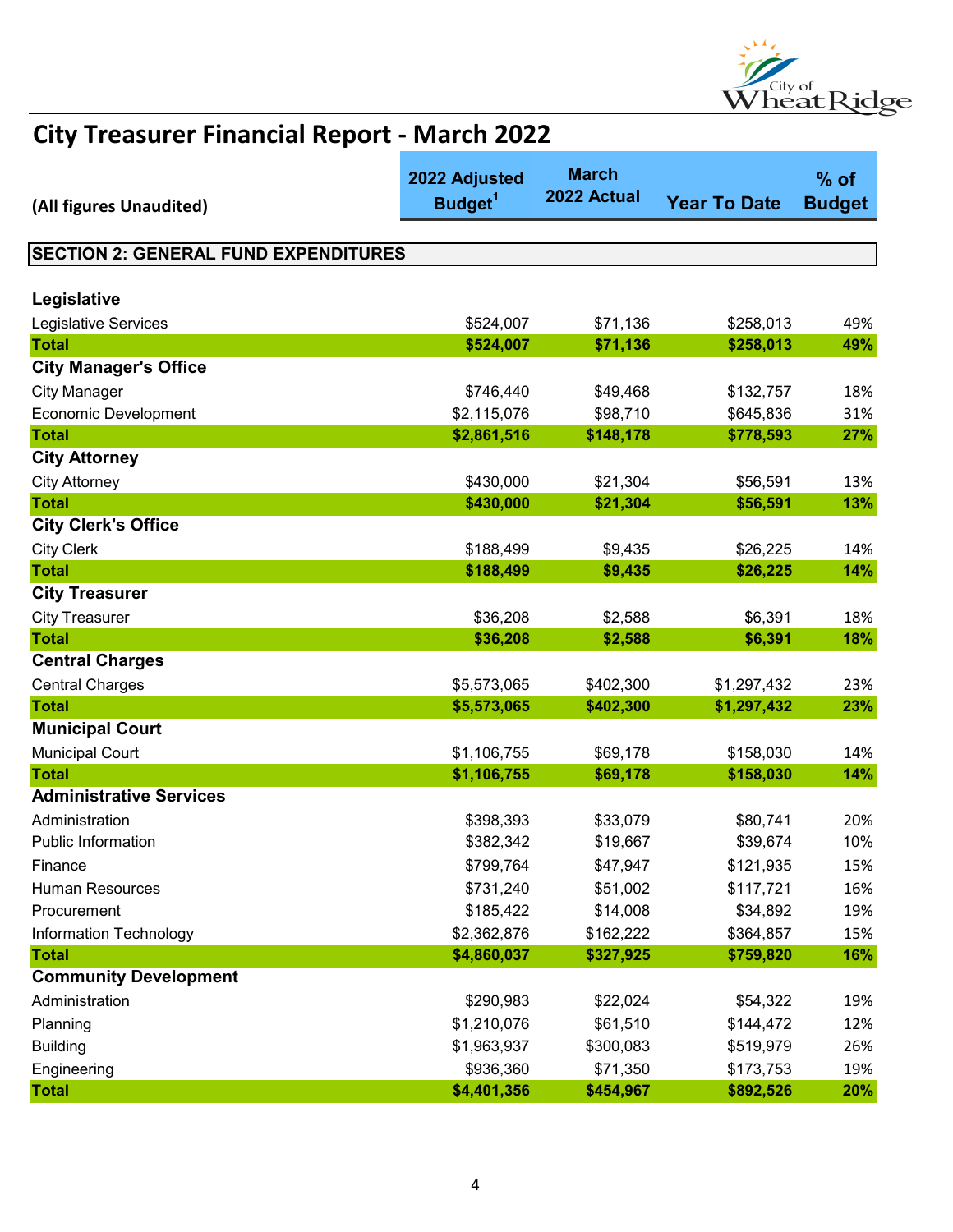

| (All figures Unaudited)                     | 2022 Adjusted<br>Budget <sup>1</sup> | <b>March</b><br>2022 Actual | <b>Year To Date</b> | $%$ of<br><b>Budget</b> |
|---------------------------------------------|--------------------------------------|-----------------------------|---------------------|-------------------------|
|                                             |                                      |                             |                     |                         |
| <b>Police</b>                               |                                      |                             |                     |                         |
| Administration                              | \$2,122,720                          | \$86,268                    | \$440,015           | 21%                     |
| Grants                                      | \$171,607                            | \$1,835                     | \$4,626             | 3%                      |
| <b>Community Services Team</b>              | \$316,953                            | \$16,983                    | \$95,360            | 30%                     |
| <b>Crime Prevention Team</b>                | \$343,242                            | \$12,609                    | \$31,359            | 9%                      |
| Records Team                                | \$516,092                            | \$36,044                    | \$75,293            | 15%                     |
| <b>Training and Accreditation</b>           | \$432,352                            | \$19,785                    | \$78,914            | 18%                     |
| Patrol                                      | \$5,879,528                          | \$483,084                   | \$1,254,185         | 21%                     |
| <b>Investigations Bureau</b>                | \$2,813,495                          | \$182,413                   | \$589,693           | 21%                     |
| Crime & Traffic Team                        | \$571,492                            | \$43,620                    | \$119,467           | 21%                     |
| <b>Total</b>                                | \$13,167,481                         | \$882,641                   | \$2,688,912         | 20%                     |
| <b>Public Works</b>                         |                                      |                             |                     |                         |
| Operations                                  | \$4,286,606<br>\$4,286,606           | \$270,524                   | \$607,794           | 14%                     |
| <b>Total</b><br><b>Parks and Recreation</b> |                                      | \$270,524                   | \$607,794           | 14%                     |
|                                             |                                      |                             |                     |                         |
| Administration                              | \$367,510                            | \$22,557                    | \$53,581            | 15%                     |
| Recreation                                  | \$369,701                            | \$23,979                    | \$59,702            | 16%                     |
| Parks Maintenance                           | \$1,605,750                          | \$84,076                    | \$203,372           | 13%                     |
| Forestry                                    | \$749,164                            | \$50,112                    | \$80,069            | 11%                     |
| Parks & Open Space                          | \$180,584                            | \$5,581                     | \$15,378            | 9%                      |
| Anderson Building                           | \$87,964                             | \$5,370                     | \$13,891            | 16%                     |
| <b>Athletics</b>                            | \$236,799                            | \$13,659                    | \$39,480            | 17%                     |
| <b>General Programs</b>                     | \$338,534                            | \$19,284                    | \$55,967            | 17%                     |
| <b>Outdoor Pool</b>                         | \$301,016                            | \$3,561                     | \$12,924            | 4%                      |
| <b>Active Adult Center</b>                  | \$463,183                            | \$31,137                    | \$81,008            | 17%                     |
| <b>Historic Buildings</b>                   | \$74,327                             | \$362                       | \$3,684             | 5%                      |
| <b>Rec Center Facilities</b>                | \$626,982                            | \$45,267                    | \$116,257           | 19%                     |
| <b>Rec Center Aquatics</b>                  | \$914,497                            | \$63,411                    | \$165,968           | 18%                     |
| <b>Rec Center Facilities</b>                | \$360,945                            | \$26,005                    | \$53,937            | 15%                     |
| <b>Facility Maintenance</b>                 | \$1,107,331                          | \$60,668                    | \$142,847           | 13%                     |
| <b>Total</b>                                | \$7,784,287                          | \$455,029                   | \$1,098,065         | 14%                     |
| <b>Total General Fund</b>                   | \$45,219,817                         | \$3,115,205                 | \$8,628,392         | 19%                     |
| <b>Transfers to Other Funds</b>             | \$7,495,445                          | \$0                         | \$7,495,445         | 100%                    |
| <b>Total General Fund With Transfers</b>    | \$52,715,262                         | \$3,115,205                 | \$16,123,837        | 31%                     |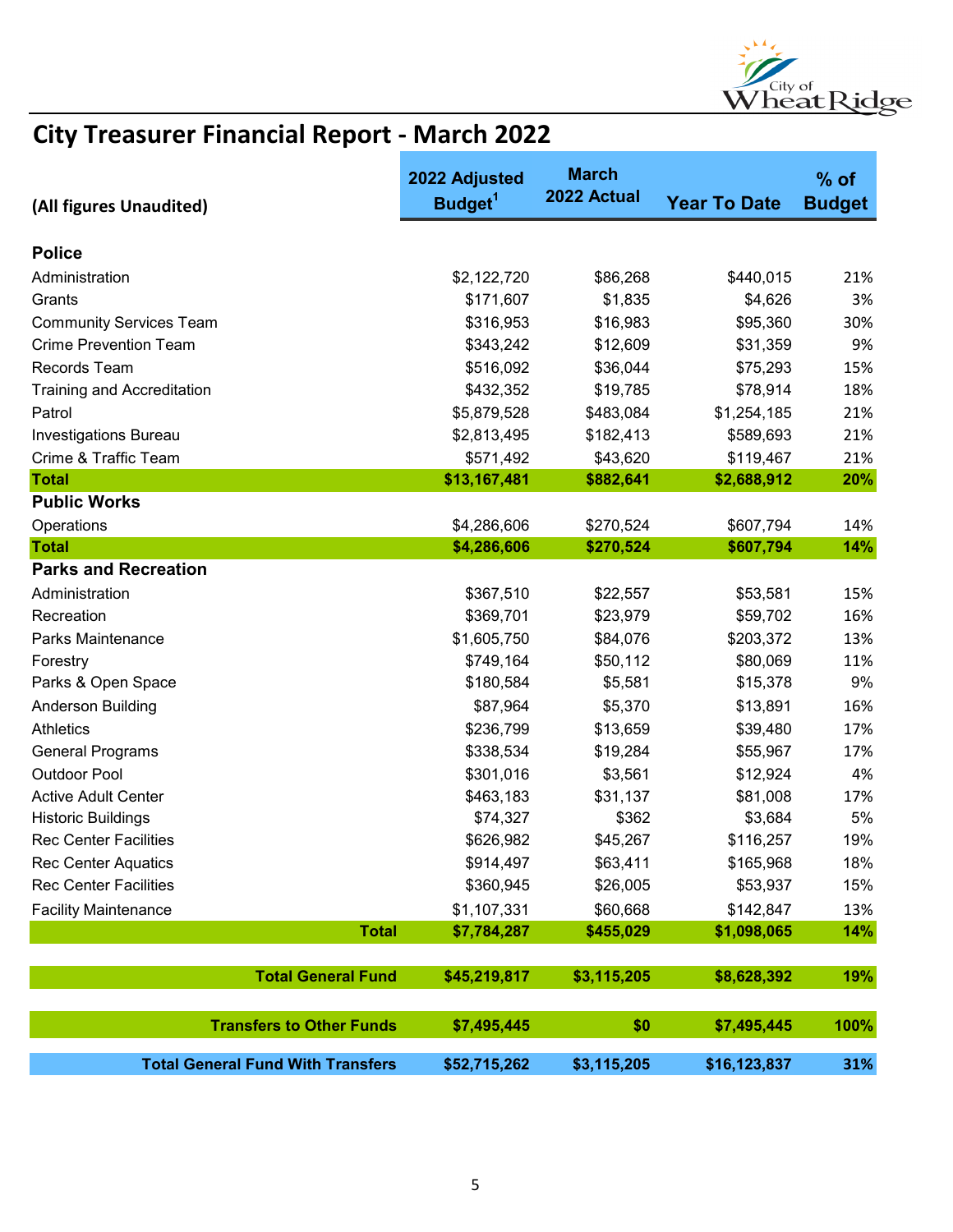

| (All figures Unaudited)                       | 2022 Adjusted<br>Budget <sup>1</sup> | <b>March</b><br>2022 Actual | <b>Year To Date</b> | $%$ of<br><b>Budget</b> |
|-----------------------------------------------|--------------------------------------|-----------------------------|---------------------|-------------------------|
| <b>SECTION 3: CAPITAL FUNDS</b>               |                                      |                             |                     |                         |
|                                               |                                      |                             |                     |                         |
| <b>Capital Improvement Program (CIP)</b>      |                                      |                             |                     |                         |
| Revenues                                      | \$13,875,898                         | \$19,611                    | \$61,241            | 0%                      |
| <b>Transfer from General Fund</b>             | \$6,995,445                          | \$0                         | \$6,995,445         | 100%                    |
| Expenditures                                  | \$22,464,828                         | \$1,986,141                 | \$1,997,337         | 9%                      |
| <b>SECTION 4: SPECIAL REVENUE FUNDS</b>       |                                      |                             |                     |                         |
| <b>Public Art Fund</b>                        |                                      |                             |                     |                         |
| Revenues                                      | \$498,533                            | \$45,169                    | \$91,903            | 18%                     |
| Expenditures                                  | \$0                                  | \$18,500                    | \$18,500            | 0%                      |
| <b>Police Investigation Fund</b>              |                                      |                             |                     |                         |
| Revenues                                      | \$10                                 | \$0                         | \$1                 | 9%                      |
| Expenditures                                  | \$9,000                              | \$0                         | \$0                 | 0%                      |
| <b>Open Space Fund</b>                        |                                      |                             |                     |                         |
| Revenues                                      | \$3,812,006                          | \$127,101                   | \$139,592           | 4%                      |
| Expenditures                                  | \$7,654,348                          | \$398,010                   | \$563,159           | 7%                      |
| <b>Municipal Court</b>                        |                                      |                             |                     |                         |
| Revenues                                      | \$10,300                             | \$340                       | \$981               | 10%                     |
| Expenditures                                  | \$32,250                             | \$0                         | \$250               | 1%                      |
| <b>Renew Wheat Ridge Bond</b>                 |                                      |                             |                     |                         |
| Revenues                                      | \$5,900,000                          | \$0                         | \$5,900,000         | 0%                      |
| Expenditures                                  | \$5,900,000                          | \$0                         | \$0                 | 0%                      |
| <b>Conservation Trust</b>                     |                                      |                             |                     |                         |
| Revenues                                      | \$351,111                            | \$112,247                   | \$112,413           | 32%                     |
| Expenditures                                  | \$902,383                            | \$0                         | \$0                 | 0%                      |
| <b>Capital Equipment Replacement Fund</b>     |                                      |                             |                     |                         |
| Revenues                                      | \$100                                | \$1                         | \$2                 | 2%                      |
| <b>Transfer from General Fund</b>             | \$500,000                            | \$0                         | \$500,000           | 100%                    |
| Expenditures                                  | \$0                                  | \$0                         | \$0                 | 0%                      |
| <b>Crime Prevention/Code Enforcement Fund</b> |                                      |                             |                     |                         |
| Revenues                                      | \$470,100                            | \$30,529                    | \$57,445            | 12%                     |
| Expenditures                                  | \$621,305                            | \$32,131                    | \$78,587            | 13%                     |